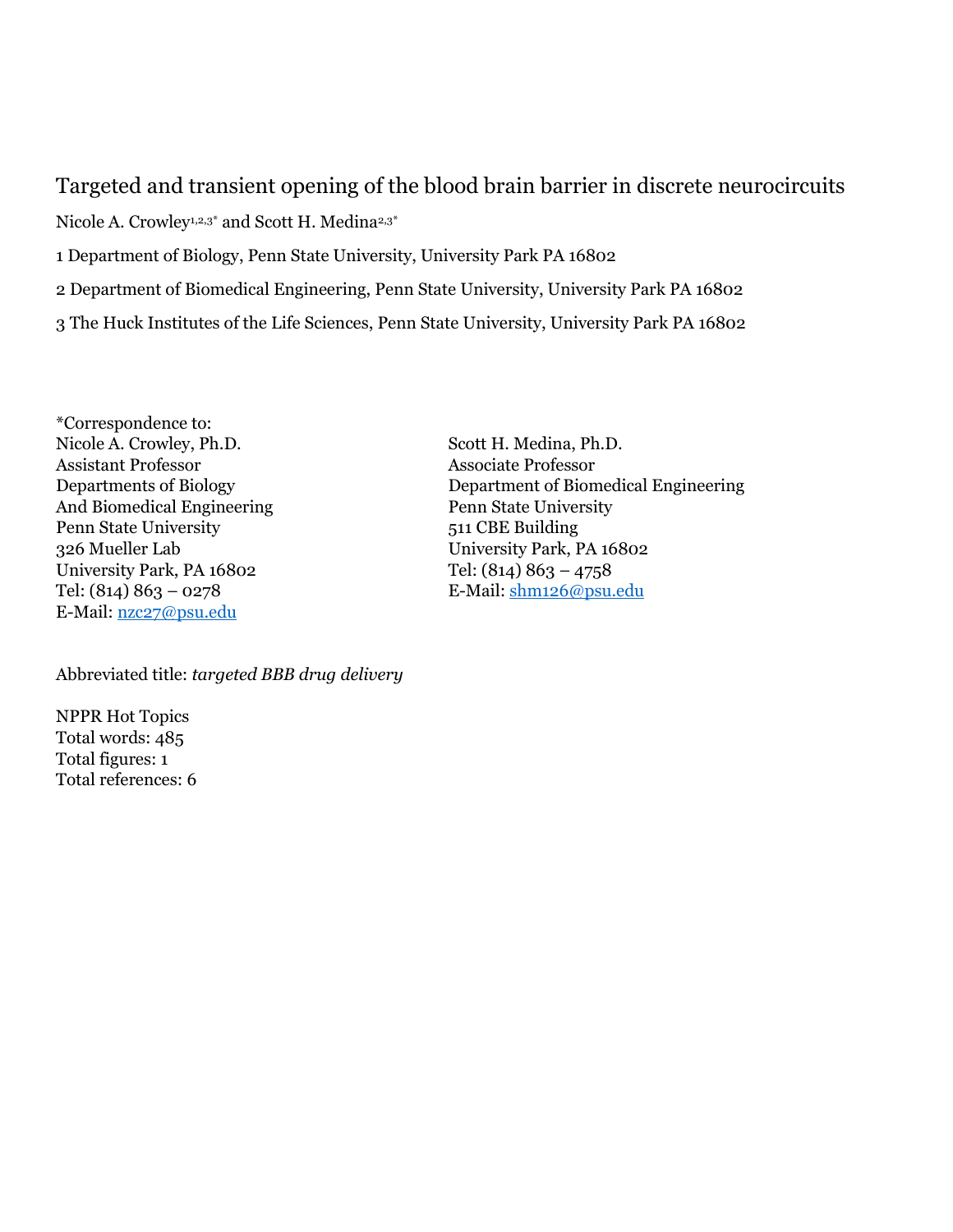#### **Main**

Delivery of macromolecular therapeutics to the brain faces numerous obstacles, chief of which is transporting them across the blood brain barrier (BBB) of the central nervous system (CNS), in part due to the tight junctions between endothelial cells of the neurovasculature. Despite these difficulties, neuropeptides systems have been continuously noted as promising therapeutic targets. Neuropeptides are often released and diffuse slower than neurotransmitters, and their binding at g-protein coupled receptors have long-lasting effects, making them ideal therapeutic candidates<sup>1,2</sup>. Yet, the full clinical potential of most neuropeptides remains unrealized as they do not readily translocate across the BBB. Other peptide systems, such as  $\mu$ -opioid receptor targeting drugs, present the opposite obstacle – they readily diffuse across the BBB, but their ubiquitous actions throughout the brain and periphery lead to off-target issues. Imaging-guided delivery technologies can address these limitations by shuttling therapeutic peptides across the BBB and into specific brain regions, thereby enabling direct access to their therapeutic neuronal target without off-target biodistribution.

Focused ultrasound (fUS) has been proposed as a novel way to increase BBB permeability for a broad range of therapeutic molecules. This technology utilizes ultrasonic transducer arrays to burst dissolved gas bubbles in the blood and mechanically open the BBB endothelium. fUS frequencies are chosen to maximize permeability of specific tissues, while being mindful of constraints of tissue heating, acoustic distortion by skull bones and power limitations<sup>3</sup> . The accessibility of fUS to assist with trans-BBB drug delivery has risen as advancements in wireless power transfer coupled with microscale implants allow for millimeter precision of US targeting<sup>4</sup> . Contrast-agent assisted fUS utilizes microbubbles that can be ruptured at low US intensities to significantly reduce the acoustic pressures required for BBB permeabilization. Nanoemulsion contrast agents go one step further as, due to their small size, they can diffuse within the tight junctional space to allow more tunable and precise BBB opening under fUS, thereby improving delivery efficiencies and minimizing brain damage relative to microbubbles. The potential of these nano-scale platforms to enable US-guided delivery of biomacromolecules at the periphery has already been demonstrated5,6 . In addition to fUS as a delivery trigger, nanoemulsions can be engineered to respond to thermal, optical and magnetic stimuli as well – highlighting the versatility of this technology for drug delivery to the CNS and other hard-to-access tissues.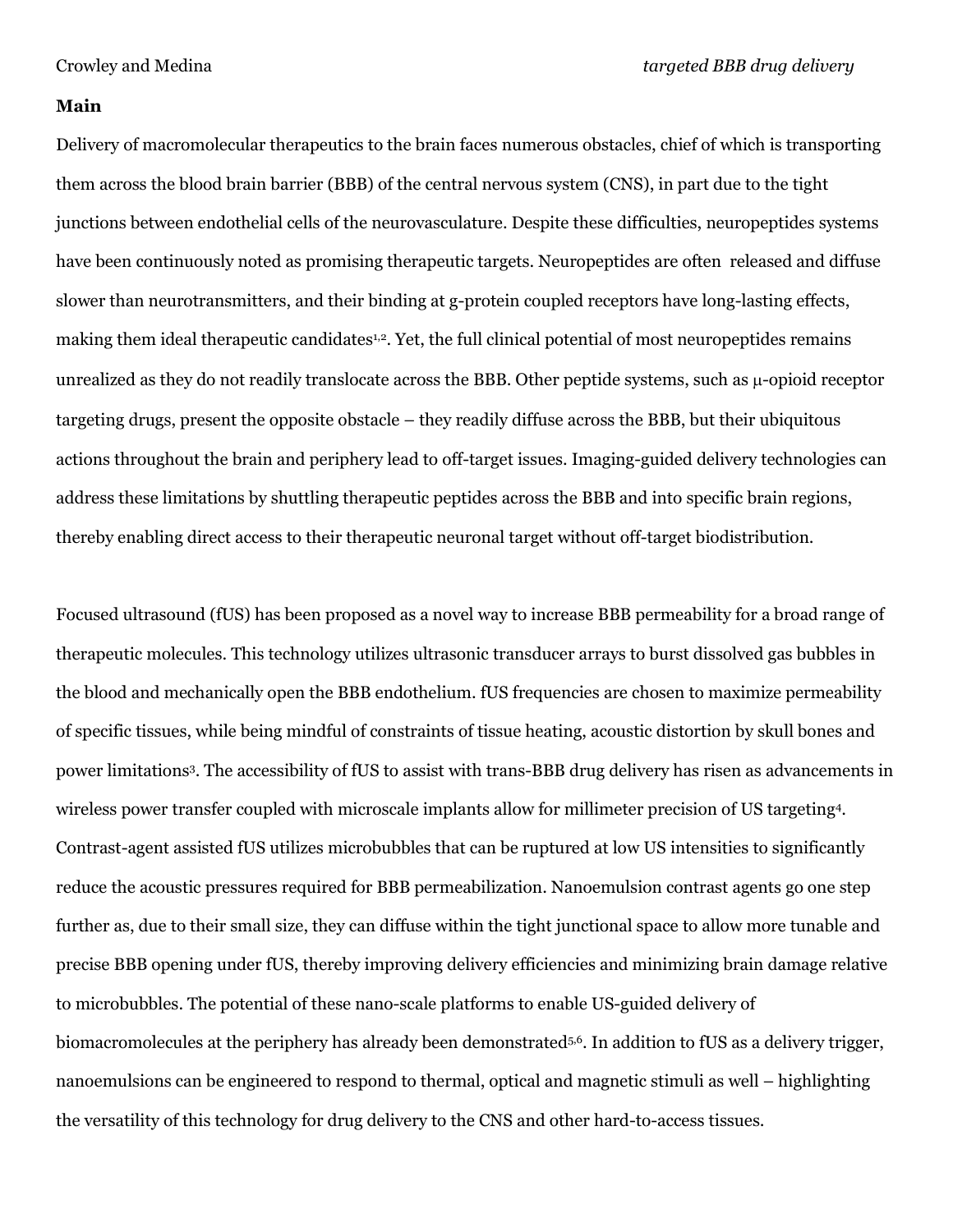### Crowley and Medina *targeted BBB drug delivery*

Pairing nanoscale contrast agents with fUS is poised to open new opportunities in brain-region specific drug delivery, offering extreme precision and minimally-invasive administration. Combining these technologies provides an advancement in (1) preferentially localizing compounds to not only the CNS, but specific circuits and regions within the brain, without off-target effects, and (2) more efficient, controlled and safer BBB permeabilization. This will allow for delivery of therapeutic compounds (both peptides and others) within targeted neurocircuits. Leveraging the low-cost, transportable and biocompatible nature of US will additionally avoid restricting these imaging-guided trans-BBB delivery modalities to the operating room and broaden their therapeutic impact in various clinical and non-clinical settings.

#### **ACKNOWLEDGEMENTS**

We thank members of the Crowley and Medina labs for helpful discussions related to this topic.

### **AUTHOR CONTRIBUTIONS**

NAC and SHM jointly conceived the topic for this commentary based on shared funding. NAC and SEM contributed equally to manuscript preparation.

#### **FUNDING INFORMATION**

NAC is supported by NIH grants R01AA029403-01A1, R21AA028088-01, and P50AA017823. SHM is supported by NIH grants R21DK128638-01A1, R35GM142902-01 and NSF grant DMR-1845053. NAC and SHM are jointly supported by the Benkovic Research Initiative.

#### **COMPETING INTERESTS**

This commentary was prepared in the absence of any personal, professional, or financial relationships considered a conflict of interest.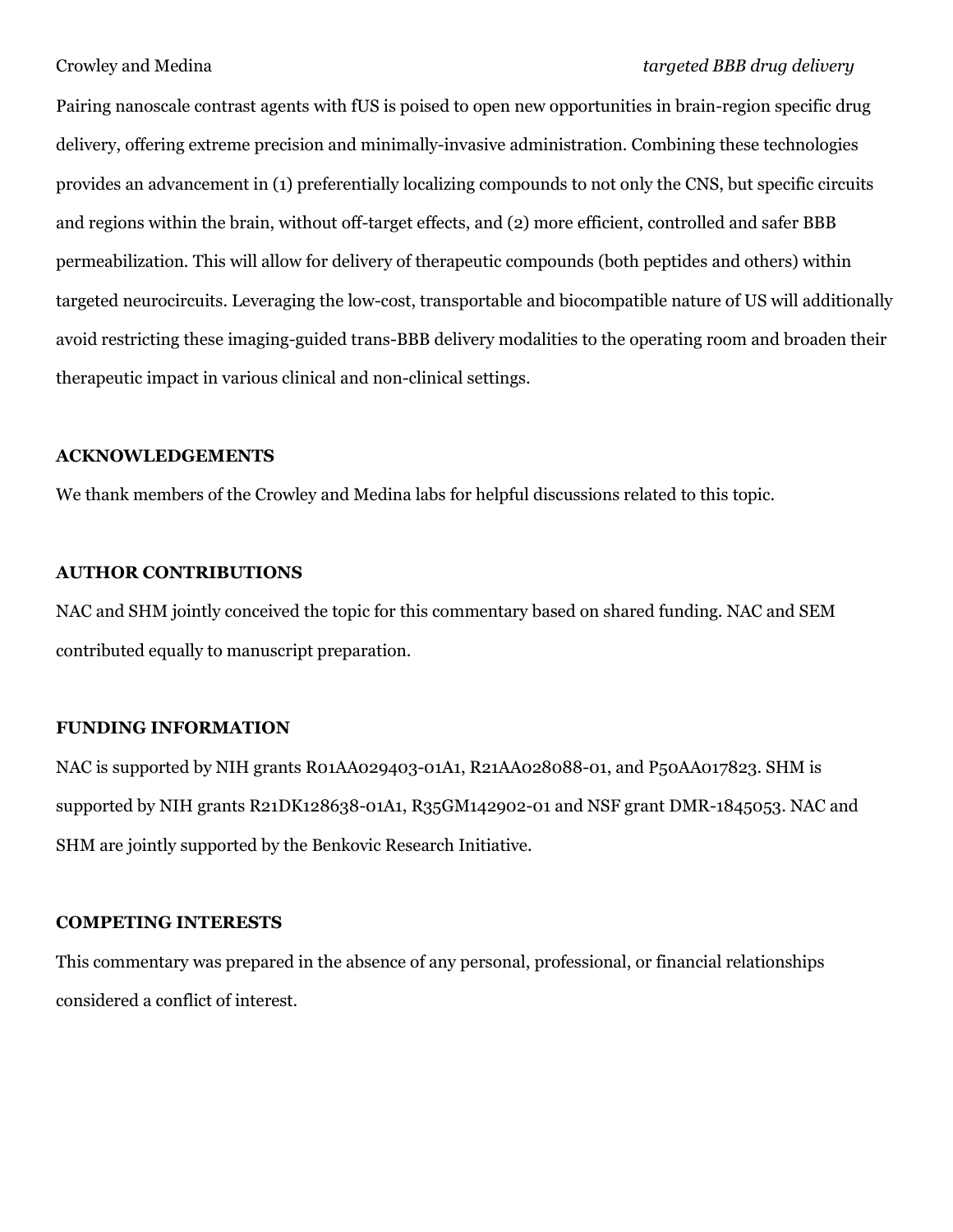# **Packaging of peptides in nanoemulsions**



## **Figure 1**

Representative model for how focused ultrasound can be combined with nanoemulsions for precision drug delivery to the brain. Peptides, antibodies, or other molecules of interest can be packaged in droplets which collapse under ultrasound stimulation. When combined with targeted ultrasound stimulation for site-specific cavitation of the nanoemulsion and opening of the BBB, this technological advancement has the potential for therapeutic drug targeting with extreme precision. *Inset, (1) ultrasound stimulation of the brain allows for both cavitation of the emulsion and release of the cargo (2), and (3) permeabilization of the BBB.*